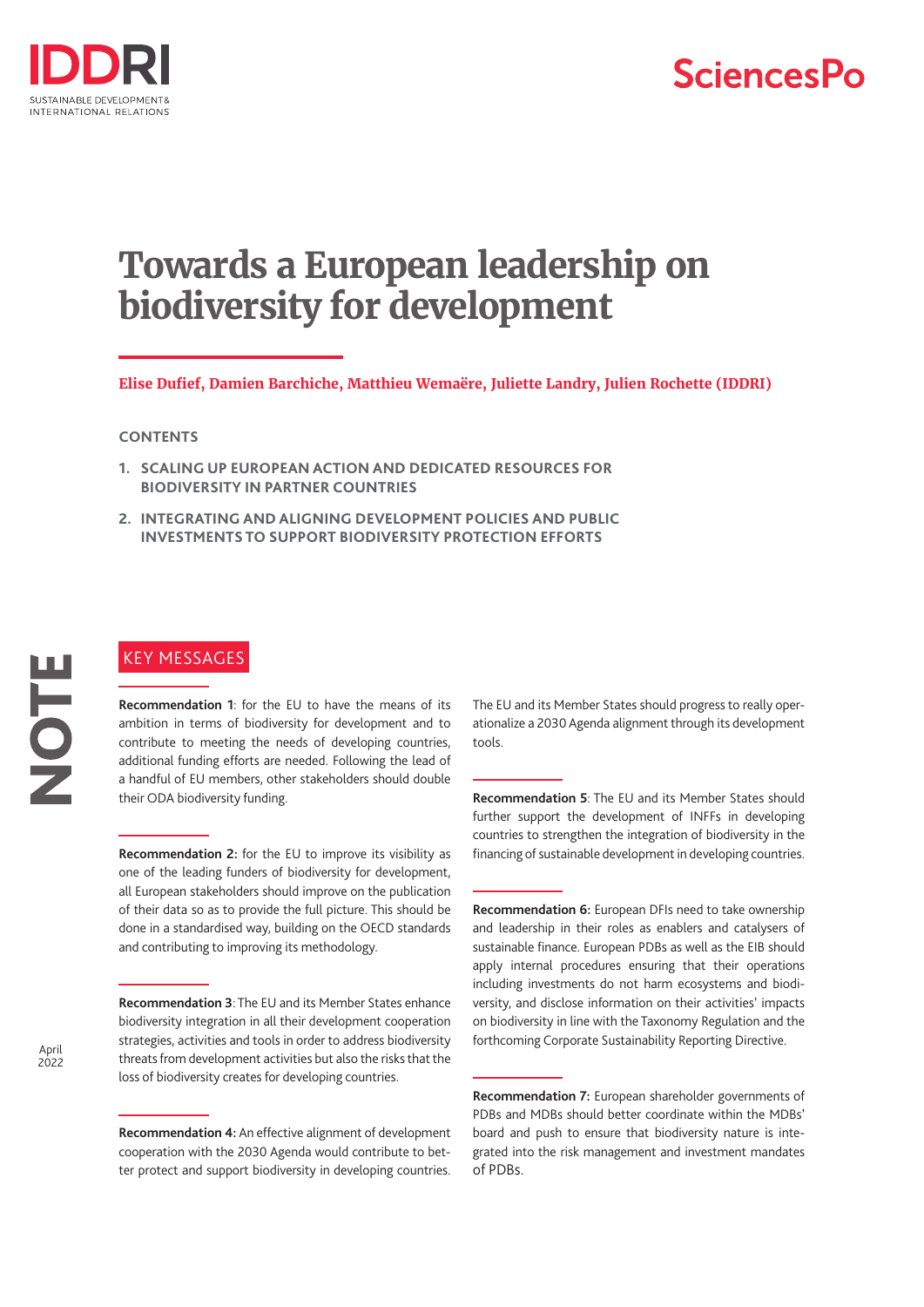## <span id="page-1-0"></span>1. SCALING UP EUROPEAN ACTION AND DEDICATED RESOURCES FOR BIODIVERSITY IN PARTNER **COUNTRIES**

Despite progress to protect our environment, biodiversity continues to be lost, at unprecedented rates and with an increasing number of species threatened with extinction. For the past decade, decision-makers have repeatedly committed to ambitious targets to halt this phenomenon. However, more than ten years after the adoption of the 2010-2020 Aichi Targets on biodiversity, none have fully been achieved, notably Aichi Target 20 calling for a substantial increase in the mobilisation of financial resources. The protection of biodiversity remains insufficiently taken into account, especially when it comes to partner countries' support. Beyond the environment, the risks posed by biodiversity loss also translate into economic and social issues and have become a central topic in the global fight against inequality.

## **1.1. Global needs and funding**

Today, it is estimated that the financial gap between what is spent on biodiversity conservation (between \$124 and \$143 billion per year) and what is needed (between \$722 and \$967 billion per year) lies somewhere between US\$ 598 billion and US\$ 824 billion per year.

#### **FIGURE 1. Global biodiversity conservation financing compared to global biodiversity conservation needs (US\$ billions)**



Source: Deutz, A. *et al.* (2020). Financing Nature: Closing the global biodiversity financing gap. The Paulson Institute, The Nature Conservancy, and the Cornell Atkinson Centre for Sustainability.

Most of the current funding comes from public domestic expenditure, complemented by international public expenditure (including ODA estimated between \$4 and \$10 billion according to 2019 OECD data) and private expenditure.

#### **TABLE 1.** OECD 2015-2017 average, in \$billion per year

| Public domestic expenditure                         | 67.8                 |
|-----------------------------------------------------|----------------------|
| International public expenditure (including<br>ODA) | Between 3.9 and 9.3  |
| Private expenditure on biodiversity                 | Between 6.6 and 13.6 |

While looking at the global picture, official development aid (ODA) does not represent the major source of biodiversity funding; however, for some partner countries it remains an essential one. It is especially the case when the mobilisation of domestic resources is insufficient. Developing countries have repeatedly highlighted the funding gaps they are facing at the national level. Where do Europeans stand in this global picture? How do they respond to biodiversity needs in partner countries?

## **1.2. European biodiversity aid contributions to date and ambition ahead of COP15 in Kunming**

The European Union institutions and Member States remain collectively one of the major donors on biodiversity with a total of \$743,1 Mn disbursements in biodiversity ODA in 2019 according to OECD data as part of the \$4,915 Mn allocable biodiversity-related ODA (or "activities targeting general environmental objectives"). However, the current situation calls for additional efforts.

By comparison, EU institutions and Member States collectively disbursed \$3,461Mn in ODA on agriculture or \$4,334.5Mn on energy in 2019.1 China, while a smaller contributor overall as well as a beneficiary from EU Member States ODA to protect biodiversity on its own territory, has already positioned itself and pledged an additional \$230 Mn for the creation of an international fund for biodiversity to support developing countries.

It is important that Europeans step up for biodiversity protection and propose an ambitious financial package on the basis of a clearer picture on what they have already funded. Available data on European efforts to support biodiversity in developing countries remain patchy and this contributes to blurring the role played by these stakeholders.

It should be noted that **Figures 2, 3,** and 4 rely on publicly available data published with the OECD. While some of the 2020 data is available, it is too incomplete to be used for analysis. The picture is therefore only partial and somewhat untimely, especially after the last two years and the negative global impact of the COVID-19 crisis on biodiversity and poverty reduction in general which should call for an adjustment. Additionally, some of the data is missing from important EU actors, including for example from the European Investment Bank (EIB). A first important step for European stakeholders should therefore be to publish data on their contributions more systematically and regularly so as to provide an accurate picture of their efforts.

Nevertheless, available data confirms that Europeans collectively are leaders on the matter, with a handful of countries leading the way. Among the top 5 European contributors,

Source: 2019 OECD CRS data, disbursements, \$millions.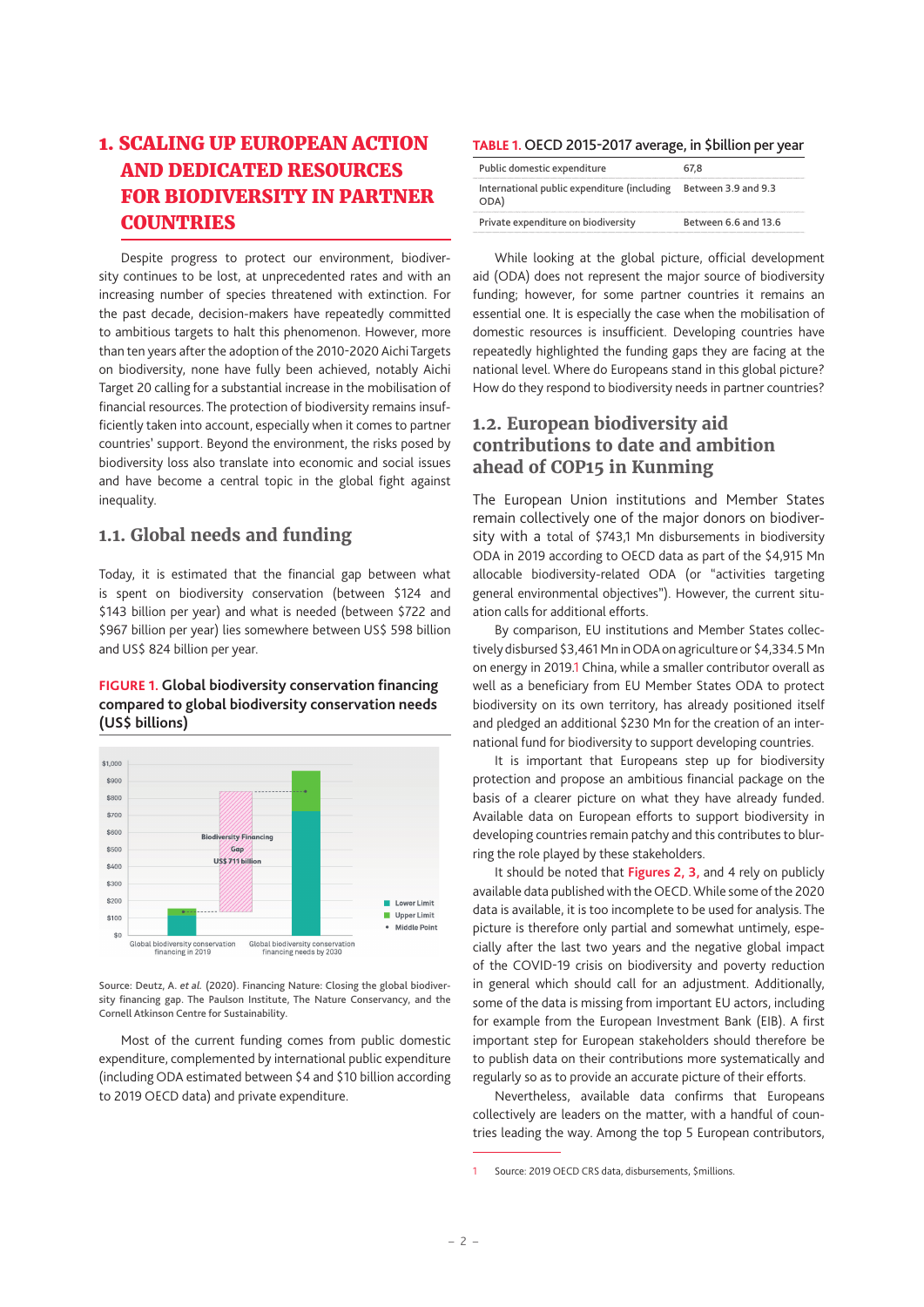#### **FIGURE 2. Aid targeting Global Environmental Objectives, source OECD tableau**\*

Biodiversity-Related ODA, two year averages, 2000-2019, Provider Type: All, Provider: All, Recipient Region: All, Recipient: All



Significant Principal

 $\pm$ 1

count=n&%3Aori

en-US&%3Adisplay

Top 10 Sectors, 2019, Provider Type: All, Provider: All, Recipient Region: All, Recipient: All



Top 10 Recipients, 2019, Provider Type: All, Provider: All, Recipient Region: All, All Recipients



Top 10 Providers, 2019, Provider Type: All, All Providers, Recipient Region: All Recinient: All



Grant

#### **FIGURE 3. Top 5 European contributors to biodiversity activities - 2019 CRS data, disbursements, \$Mn.**



the European Commission through the EU budget, and France through its bilateral contributions, have already announced the doubling of their contributions. Remaining EU countries also provide financial support to biodiversity but the reported data indicates it is well below the contributions of the top 5. This supports the call for additional contributions to scale up European resources dedicated to biodiversity protection in partner countries.

European financial contributions could be further deepened and accompanied by ambitious ways of implementation, including for example reducing operations which are harmful to biodiversity, enhancing the effectiveness of existing efforts as well as leveraging new players. The OECD estimates that governments spend approximately USD 500 billion per year in support that is potentially harmful to biodiversity i.e., five to six times more than total spending for biodiversity. EU external action activities need to fully comply with the 'do no harm' principle and support more biodiversity-friendly investments whenever possible.

Today, at the political level, European stakeholders are expected to play a more important part in the fight against biodiversity loss. The 15th Conference of Parties to the Convention on biological diversity, which will be held in Kunming later this year and will lead to the adoption of a post-2020 global biodiversity framework, is a key opportunity to establish a European leadership on biodiversity. The French presidency of the EU offers the space to pave the way ahead.

## **1.3. Making the case for ODA**

To meet the needs highlighted above, broader support is clearly needed and it can be argued that ODA has a bigger role to play. Here are five suggestions to highlight the importance of donors' support for biodiversity for development:

1/ **ODA represents an essential source of funding for partner countries.** For the first time in twenty years, extreme poverty is rising again, highlighting the need for development funds. To protect biodiversity on their own territory, authorities of some of the least developed countries largely rely on donors' contributions. For example, the World Bank estimates that 70% of the Democratic Republic of Congo's central government expenses is covered by ODA. In Ethiopia (which appears as the main recipient of biodiversity-related ODA in Figure 2), it is estimated at 50% while the Central African Republic is at an extreme 291%. 2019 OECD data (included in Figure 2) shows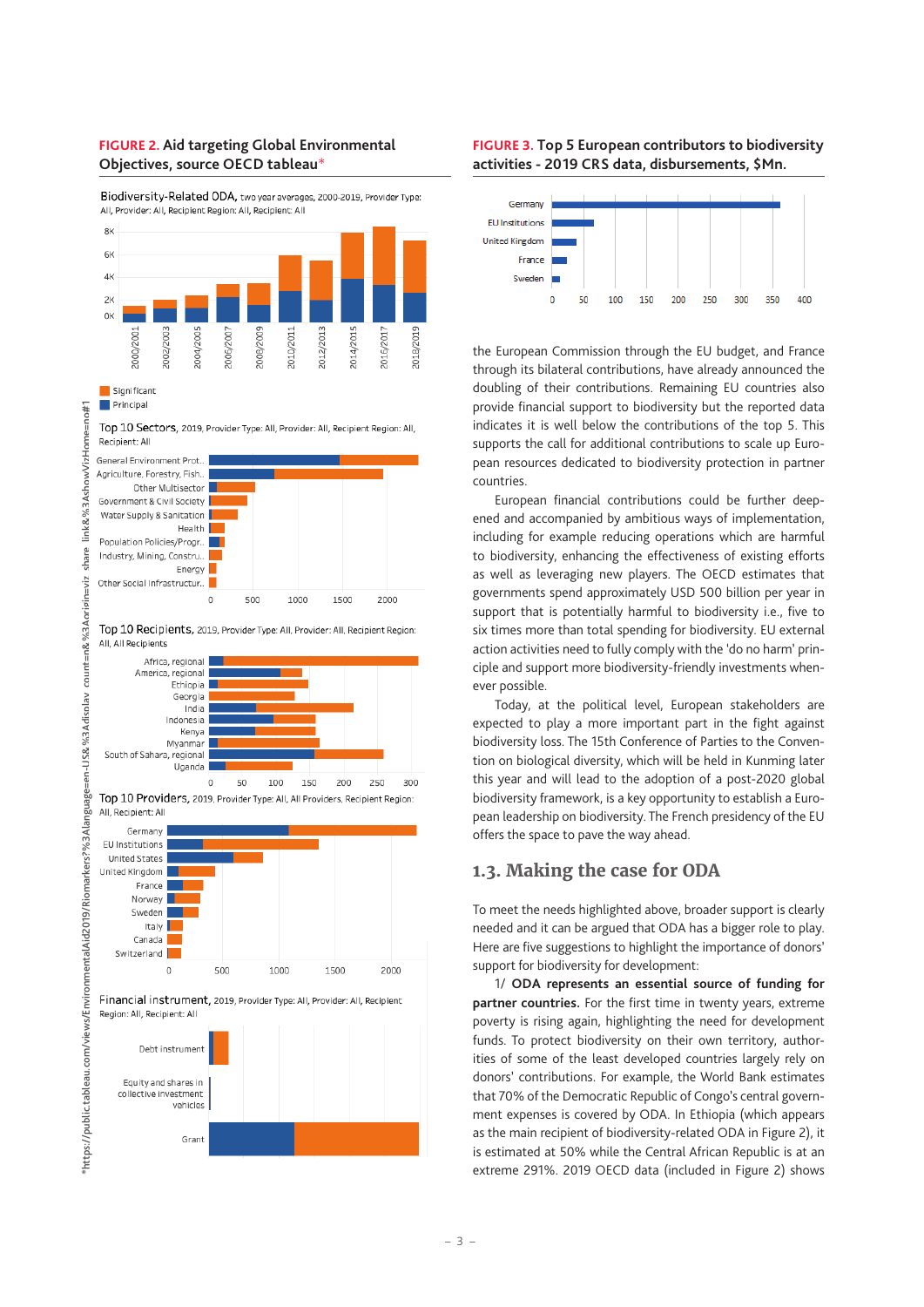<span id="page-3-0"></span>that Africa, and especially southern Africa, is the region which receives the most biodiversity-related ODA, followed by the Americas.

In addition, some of these countries are under financial pressure because of their debt situation. This means they might not be eligible for loans or blending operations under the current rules and therefore need to have access to grants funding. Figure 2 confirms that grants are, by far, the most commonly used instruments in biodiversity for development.

2/ **A focus on ODA facilitates the articulation of biodiversity efforts with other contributions to address the root causes of poverty in partner countries**. Efforts to protect biodiversity in partner countries also rely on progress in other social and economic sectors so as to maintain a conducive environment. The COVID crisis highlighted the importance of environment and biodiversity protection while also stressing the interdependence of environment, social and economic issues as negative indirect impacts hit the poorest countries. In such situations, ODA also contributes to mitigating these negative impacts if deployed in a more holistic way which includes, but also goes beyond, biodiversity financing.

3/ Increasing ODA, especially through grants, contributes to **reaffirming the importance of public finance and the leading role public institutions should continue to play on this topic**. While contributions to biodiversity financing in partner countries are increasingly diversified, there is a need for governments to lead the way. Public authorities are responsible for developing strategies and setting objectives on which others can then align themselves. They should set conducive conditions for policy intervention.

4/ As the bigger picture in terms of needs, objectives, and ways to meet them becomes clearer, ODA can also be a tool to **harness all available resources and stakeholders**. This includes engaging with developing banks and the private sector so that they mobilise the resources at their disposal to contribute to common goals and objectives. This could also trigger discussions on ways to adapt and mobilise a wider range of instruments for biodiversity financing to make them fit for partner countries' contexts. In that context, ODA should be used to direct those additional resources towards investments which have a positive contribution for biodiversity and nature in general, in particular when it comes to infrastructure financing.

5/ By definition, ODA contributes to a collective effort. **As more players are involved, coordination becomes key for effective implementation. Mobilising ODA is not just about bringing more finance to the table, but it is also about improving its management for greater impact.** As the number of donors increases, effective coordination becomes a challenge. Coordination is necessary, not only between donors to avoid duplication of efforts, but also with national authorities of partner countries to ensure their needs are met. Coordination also implies setting up internal governance structures as competencies will often be split between ministries. In the case of biodiversity for development for example, this could involve multiple institutions in charge of budgets, development coordination, environmental issues and so on. Dialogue between all these institutions is often not fluid, when it takes place, so a better management structure to guide the decision-making process and to ensure monitoring of the activities is needed.

## 2. INTEGRATING AND ALIGNING DEVELOPMENT POLICIES AND PUBLIC INVESTMENTS TO SUPPORT BIODIVERSITY PROTECTION EFFORTS

### **2.1. Integration and alignment: What can Europe do?**

The biodiversity and development linkages are particularly critical in developing countries, where the poorest populations rely disproportionately on ecosystems and natural resources for their livelihoods and well-being. As stated by IPBES, the five direct drivers of change in nature with the largest relative global impacts so far are, in descending order: (1) changes in land and sea use; (2) direct exploitation of organisms; (3) climate change; (4) pollution and (5) invasive alien species.2 Taking these drivers into account, there is a crucial need to integrate biodiversity considerations within development cooperation sector strategies, beyond the thematic axis of environment, to ensure that development activities in different sectors fully harness synergies with biodiversity.

The EU new strategy on biodiversity for 2030 aims "*to ensure that by 2050 all of the world's ecosystems are restored, resilient,*  and adequately protected".<sup>3</sup> This global ambition is shared by a number of other European actors but progress to date highlights the need to focus more on the implementation phase if targets are to be met. What needs to be done at the European level to make the integration of biodiversity protection systematic in its development operations? How can we ensure that the development policies supported by Europe are positive for biodiversity, or at least do not harm it? **(Figure 4)**

Providing sufficient support to partner countries in their biodiversity mainstreaming efforts requires that biodiversity is adequately prioritised within development cooperation's own policies and operations. European development cooperation could play an important role in supporting biodiversity mainstreaming in partner countries and acts as a source of finance and technical assistance.

<sup>2</sup> https://zenodo.org/record/5657041#.Ye64U\_jjJhE

<sup>3</sup> [https://eur-lex.europa.eu/resource.html?uri=cellar:a3c806a6-](https://eur-lex.europa.eu/resource.html?uri=cellar:a3c806a6-9ab3-11ea-9d2d-01aa75ed71a1.0001.02/DOC_1&format=PDF) [9ab3-11ea-9d2d-01aa75ed71a1.0001.02/](https://eur-lex.europa.eu/resource.html?uri=cellar:a3c806a6-9ab3-11ea-9d2d-01aa75ed71a1.0001.02/DOC_1&format=PDF) [DOC\\_1&format=PDF](https://eur-lex.europa.eu/resource.html?uri=cellar:a3c806a6-9ab3-11ea-9d2d-01aa75ed71a1.0001.02/DOC_1&format=PDF)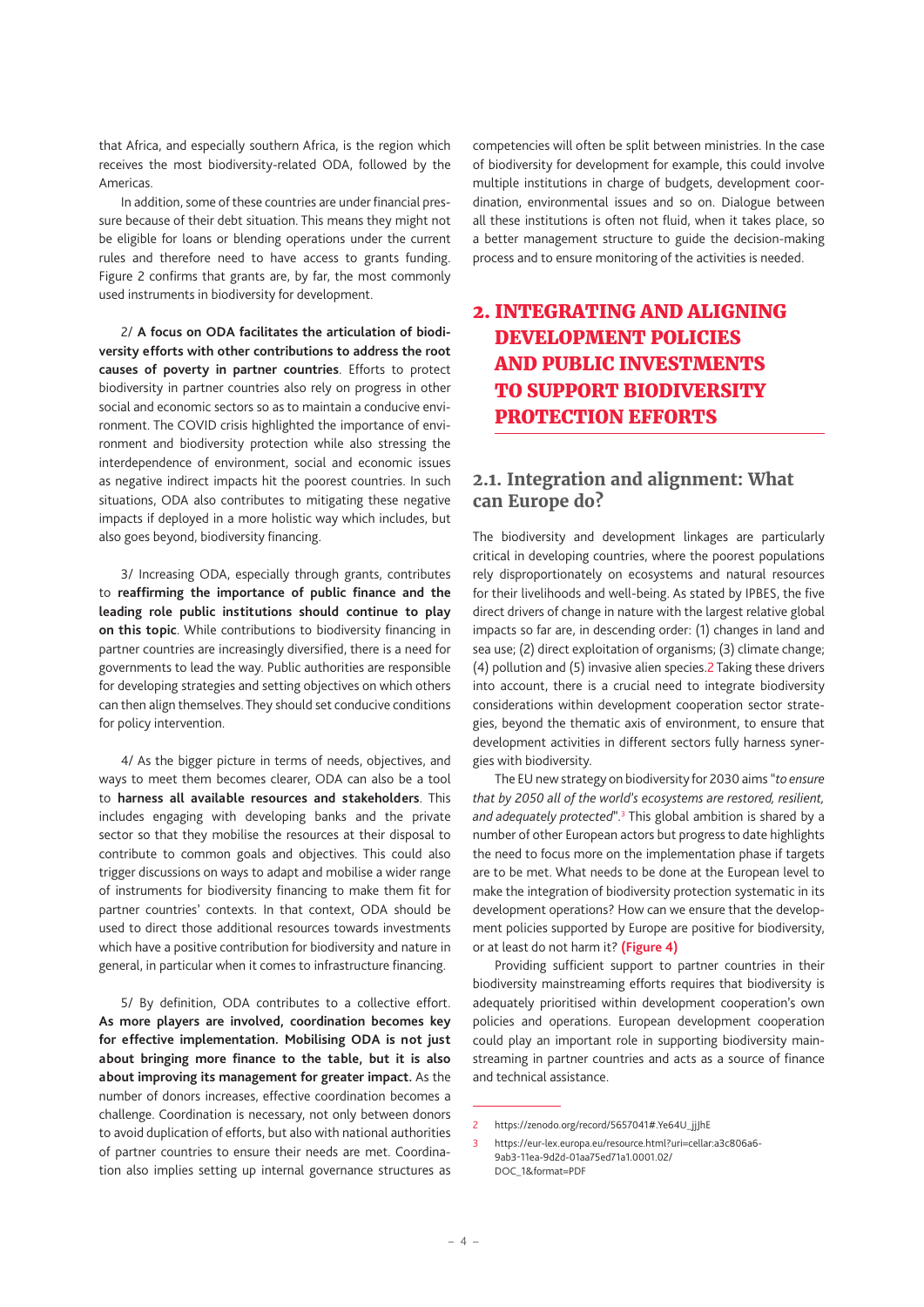

#### **FIGURE 4. Total EU institutions and Member States bilateral allocable ODA in 3 sectors - 2019**

To date, the European Union institutions and European actors have already taken several steps to move the international agenda forward and lead the way on biodiversity for development. To go further, all the tools and instruments mobilised for external action should strengthen biodiversity mainstreaming and minimise the negative impact on biodiversity.

In June 2021, the EU adopted its new Multi-Annual Financing Framework (MFF) for the 2021-2027 period which includes the ambition to dedicate 7.5% of annual spending to biodiversity objectives in 2024 and 10% in 2026 and 2027. $4$  In addition, 30% should also be dedicated to climate-related actions. The MFF includes the EU new external aid instrument, the Neighbourhood, Development and International Cooperation Instrument (NDICI). With a global allocation of 79.5 billion euros for 2021-2027, the NDICI is also expected to contribute to the same climate-related and biodiversity targets.

These targets should also apply to the use of the EU financial instruments for development (namely guarantees and blending). The EU External Action Guarantee (EAG) through the European Fund for Sustainable Development + (EFSD+) should finance operations up to €53.4 billion, a large portion of which should contribute to the implementation of the external dimension of the Green Deal. The contribution of these operations to biodiversity protection efforts in developing countries remains to be specified.

Additionally, in September 2021, the EU Commission President, Ursula Von der Leyen, promised during her State of the Union address that "the EU will double its external funding for biodiversity, in particular for the most vulnerable countries", compared to 2014-2020, when it reached EUR 3.5 billion.

In the European aid landscape, the EIB occupies a central role in the EU development finance architecture and is set to become the EU climate bank. The EIB's global mandate of around 30 billion euros for 2021-2027 should also be implemented

4 [https://ec.europa.eu/info/strategy/eu-budget/performance-and-reporting/](https://ec.europa.eu/info/strategy/eu-budget/performance-and-reporting/programmes-performance/global-europe-neighbourhood-development-and-international-cooperation-instrument-performance_en) [programmes-performance/global-europe-neighbourhood-development](https://ec.europa.eu/info/strategy/eu-budget/performance-and-reporting/programmes-performance/global-europe-neighbourhood-development-and-international-cooperation-instrument-performance_en)[and-international-cooperation-instrument-performance\\_en](https://ec.europa.eu/info/strategy/eu-budget/performance-and-reporting/programmes-performance/global-europe-neighbourhood-development-and-international-cooperation-instrument-performance_en) 

along the same strategic objectives as the Commission and EU Member States. As the EIB global branch is set up and its development focus further defined, biodiversity objectives should be specified and added as a contribution to the EU package.

Beyond the EU institutions, Europe is a collective force which gathers European Member States, their implementing agencies and development finance institutions. But such a collective can also be a challenge to manage effectively. As stated by the  $OECD$ ,<sup>5</sup> several opportunities exist in practice to enhance the effectiveness of development cooperation for biodiversity. There is a need to improve coordination between development partners, to increase the cumulative effectiveness of their individual interventions on the ground, by ensuring complementarity and mutual accountability and avoiding duplication. In that sense, the "Team Europe approach" promoted by the Commission since the COVID 19 crisis could play a role to deepen EU cooperation on the ground if it were truly focused on "policy first" supported by programmative collective action.<sup>6</sup> Such coordination could take the form of complementary country-level division of labour, as well as pooled funding arrangements around a common framework or programme for action.

Taken together, the EU's efforts to better integrate and align biodiversity through its new development tools (NDICI, EFSD+, EAG) and across institutions (Commission, EIB, Member States) could help delineate a European leadership on biodiversity for development.

Integrating and aligning development policies and public investments to support biodiversity is also a matter of policy coherence. It requires a strong link between the strategic policy and implementation level, and appropriate organisational change to effectuate mainstreaming in practice. To bridge the gap between policy and implementation, besides traditional safeguard systems or exclusion list, there is a need for holistic reciprocal risk assessment approaches which would not only

<sup>5</sup> [https://www.oecd.org/env/mainstreaming-biodiversity-for-sustainable](https://www.oecd.org/env/mainstreaming-biodiversity-for-sustainable-development--en.htm)[development--en.htm](https://www.oecd.org/env/mainstreaming-biodiversity-for-sustainable-development--en.htm)

see https://www.die-gdi.de/uploads/media/DP\_22.2021.pdf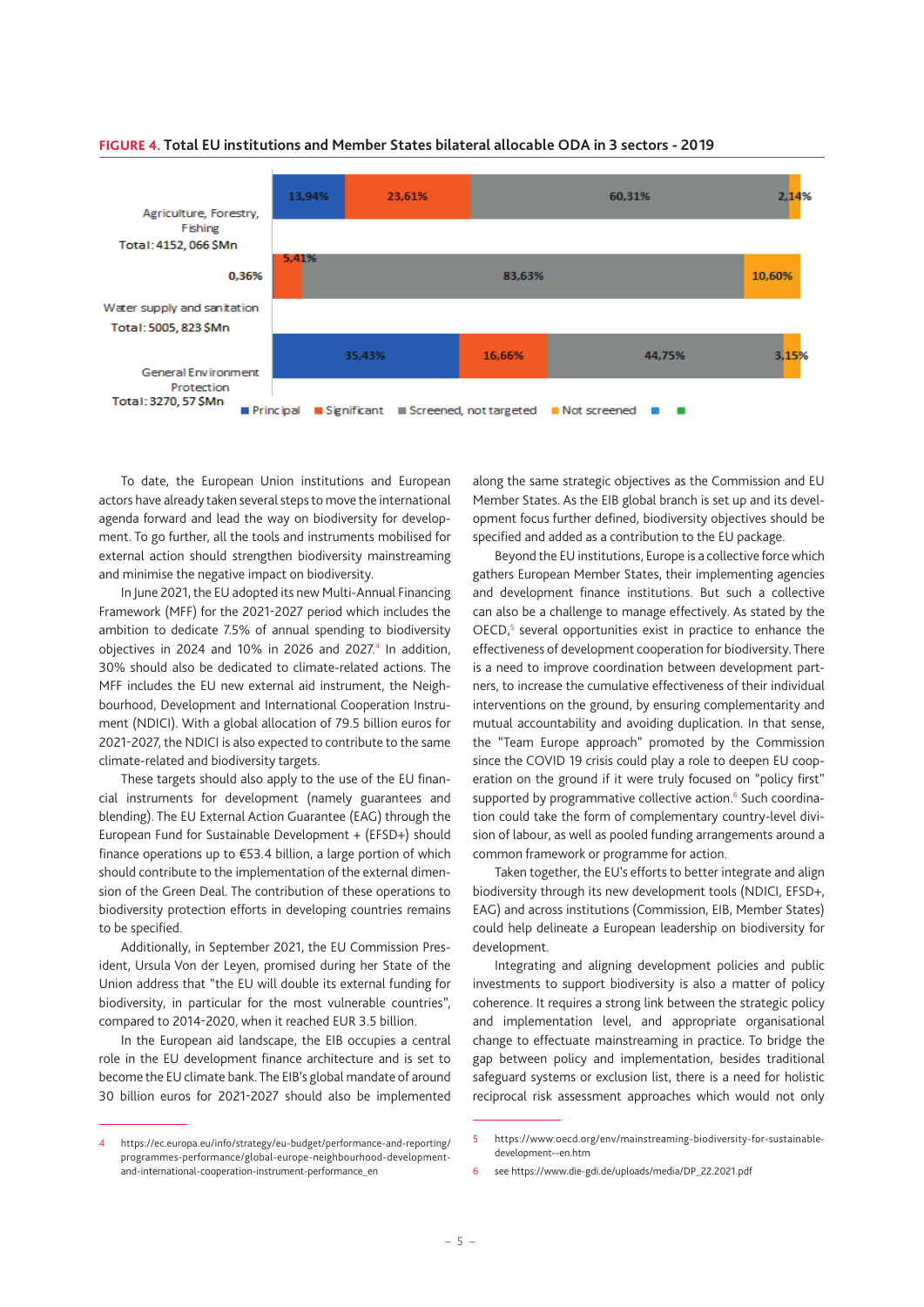explore the biodiversity threats from development activities but also take into account the risks that the loss of biodiversity creates for sustainability of development projects.

It is also key to acknowledge that benefits of mainstreaming become apparent only over long periods of sustained engagement. Therefore, support for mainstreaming is needed over long time frames, of at least 10-15 years. This represents a challenge, given a typical development co-operation project cycle of 3-5 years.

## **2.2. SDG alignment as an opportunity for biodiversity?**

The linkages between biodiversity, economic growth and development are well recognized in the 2030 Agenda for Sustainable Development. Taking advantage of its integrative nature, how could scientifically demonstrated contributions of ecosystems to sustainable development be a way to help mainstream biodiversity across sectors and within development policies?

The current COVID-19 situation demonstrates that the degradation of biodiversity is triggering the risk of additional systemic crises that go beyond environmental issues. Biodiversity protection is key to poverty eradication and building resilient systems. The IPBES report showed that biodiversity loss hampered progress on 80% of the SDGs.<sup>7</sup> Transformative change can therefore only be achieved through a better coherence between development, economic, social and environmental policies which require involvement from all actors, public and private. Such an integrated approach appears as the only viable and sustainable solution to successfully achieve the objectives. Concretely, this requires additional efforts to measure, track and report progress.

Beyond numbers and volumes of funding, alignment with the 2030 Agenda could be particularly useful to address biodiversity integration in development policy. Many development partners use the SDGs to frame their cooperation policies. Still, only 55% of development partners have a corporate results framework that fully or partially aims to achieve SDG results.<sup>8</sup> The SDGs were not designed as targets to be met independently, but as a mutually supportive package. Alignment not being about how much is invested in projects that support one or several of the 169 SDG targets., but about to ensure that all projects and investments are designed to minimize the negative externalities and maximize the positive externalities across the various SDGs and associated targets.

However, moving from this ambition to an operational approach is not an easy task. It is a continuing process\_which requires coordination and coherence. Both in the Addis Ababa Action Agenda and in the 2030 Agenda, UN Member States agreed "that cohesive nationally owned sustainable development strategies, supported by integrated national financing frameworks (INFF), will be at the heart of efforts". Operationalizing INFFs is presented as an option to foster public and private

investments that are truly aligned with the SDGs. They should help define financing strategies that are grounded in the country's specific context and risks and will connect financing and related policies more explicitly with longer-term objectives. In short, they represent a blueprint on the resources that are needed and where to invest them. With UNDP, the European Commission already supports the development of INFFs in several countries.<sup>9</sup> If well designed and implemented, could the INFF constitute an interesting tool to track biodiversity support but also to better integrate biodiversity in national sustainable development strategies and address the potential risks for biodiversity within these financing strategies?

Another potential tool to enhance alignment of development policies with biodiversity could be for European development cooperation to apply the Impact standards for financing sustainable development. The objective of the standards is to support donors in the deployment of public resources so as to maximize positive contributions towards the SDGs. By recognizing the interconnectedness of the SDGs, the standards can "reduce SDG cherry picking and push investors to consider the unintended negative consequences of their actions"<sup>10</sup> and therefore contribute to better integrating biodiversity.

### **2.3. Enhancing support to biodiversity through Public Development Banks**

In addition to the EU and its Member States, some European Public Development Banks (PDBs) have recently committed to better integrating biodiversity in the implementation stage. The Finance in Common Summit in 2021 called to join a coalition to make climate finance converge with biodiversity and also for strengthening the explicit mandates and capacity of all PDBs to align their activities with the SDGs and the Paris Climate Agreement.<sup>11</sup> PDBs are an integral part of the larger, complex community of finance institutions but they can play a leading role in better integrating biodiversity concerns in public finance. While many PDBs have adopted some environmental safeguards, they have not aligned their portfolios as a whole with environmental goals, although some are now starting to align on climate change. Back in 2020, the IDFC network committed to biodiversity support with the idea to increasingly mainstreaming biodiversity in the banks' activities and to seeking positive impact in the long term. At COP26 in Glasgow in November 2021, ten multilateral development banks, including the EIB and European Bank for Reconstruction and Development (EBRD), signed a joint statement, which includes renewed commitments on biodiversity.<sup>12</sup> Since then, the World Bank Group International Finance Corporation (IFC) and the EBRD have, for example,

12 <https://ukcop26.org/mdb-joint-statement/>

https://zenodo.org/record/5657041#.Ye64U\_jjJhE

<sup>8</sup> OECD (2021).

<sup>9</sup> [https://www1.undp.org/content/brussels/en/home/presscenter/](https://www1.undp.org/content/brussels/en/home/presscenter/pressreleases/2019/european-union--united-nations-and-partner-countries-support-new.html) [pressreleases/2019/european-union--united-nations-and-partner-countries](https://www1.undp.org/content/brussels/en/home/presscenter/pressreleases/2019/european-union--united-nations-and-partner-countries-support-new.html)[support-new.html](https://www1.undp.org/content/brussels/en/home/presscenter/pressreleases/2019/european-union--united-nations-and-partner-countries-support-new.html) 

<sup>10</sup> [https://one.oecd.org/document/DCD/DAC\(2021\)6/FINAL/en/pdf](https://one.oecd.org/document/DCD/DAC(2021)6/FINAL/en/pdf)

<sup>11</sup> [https://financeincommon.org/sites/default/files/2021-12/](https://financeincommon.org/sites/default/files/2021-12/Communique%CC%81%20FiCS%2020%20Octobre%202021%20%20%20%20FOR%20POSTING%2014122021_0.pdf)

[Communique%CC%81%20FiCS%2020%20Octobre%202021%20%20](https://financeincommon.org/sites/default/files/2021-12/Communique%CC%81%20FiCS%2020%20Octobre%202021%20%20%20%20FOR%20POSTING%2014122021_0.pdf) [%20%20FOR%20POSTING%2014122021\\_0.pdf](https://financeincommon.org/sites/default/files/2021-12/Communique%CC%81%20FiCS%2020%20Octobre%202021%20%20%20%20FOR%20POSTING%2014122021_0.pdf)